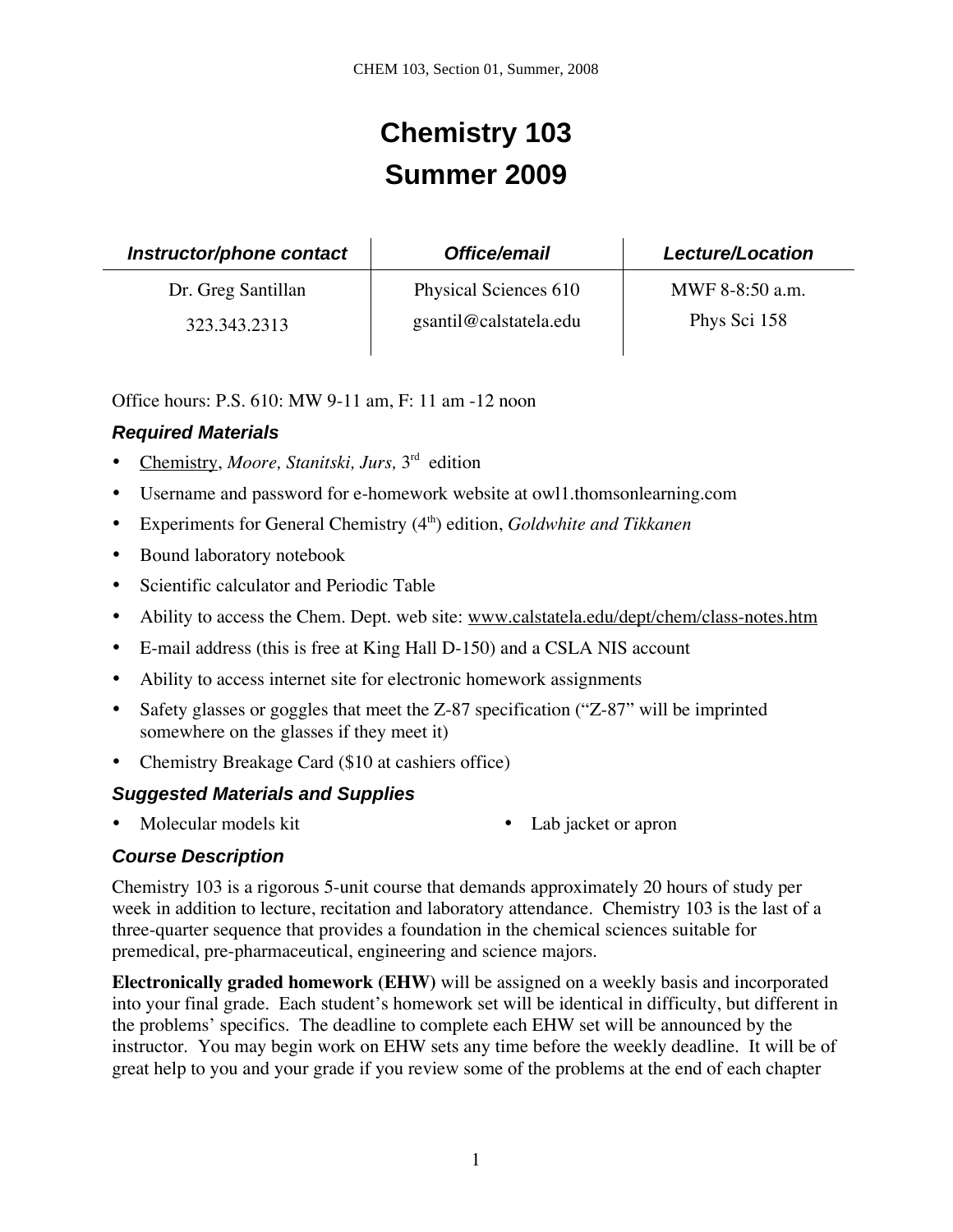and the tutorials and practice problems available on the OWL site before attempting the EHW sets. EHW sets can be accessed at http://owl.thomsonlearning.com/

**Human graded homework** will be due weekly at your recitation meeting. These problems will be *more* difficult than the e-homework and will bear a stronger resemblance to the types of problems you should expect on your examinations. These will be graded by your recitation instructor and returned to you on a schedule set by your instructor.

#### *Course Goals and Objectives*

The goals of this course are to contribute to the mastery of scientific literacy, critical thinking, problem solving, and idea integration skills necessary of students pursuing careers in technological disciplines. Reading, problem solving, performing experiments, writing reports, participating in discussions facilitated by the instructor, small-group activities, and lectures will be employed to accomplish these goals.

*In the laboratory, students are expected to work individually to learn new skills under the tutelage of the lab intructor and to use those learned in earlier CHEM lab classes to solve more complex problems relevant to the topics covered in CHEM 103. The lab is an integral part of the course and failure to earn a passing grade in the lab will result in failing CHEM 103.* 

The course objectives are to introduce basic concepts of chemistry including solution chemistry, acid/base chemistry, thermodynamic functions, electrochemistry, nuclear chemistry, and the chemistry of main group and transition metal elements. Chemistry 103 is a core course designed to familiarize students with the basic concepts of chemistry that are necessary for success in higher courses. It will also provide students with the skills necessary to successfully reach their career objectives. Students should consider the time devoted to this course an investment in their future.

#### *Requirements*

Students are required to conduct themselves in a professional manner during class. Cell phones, pagers and other electronic devices must be turned off during lecture. Late arrivals, sidediscussions and other unprofessional behavior will be addressed at the instructor's discretion. Attendance may be recorded. Students returning from absences are advised to copy lecture notes from students in their study group.

Students are required to take quizzes and examinations designed to measure each individual's understanding of the course objectives cited above, which will include both problem solving and essay responses. Weekly quizzes will be administered during recitation. Students are required to take two midterms and a final examination. Make-up exams will not be available for midterm exams, and will only be made available for the final exam at the discretion of the instructor for medical emergencies or other extreme situations verified in writing by a third party. For example, in case of medical emergency, the student must provide a signed physician's note to the instructor before a make-up exam will be scheduled.

Students must be concurrently enrolled in Chemistry 103 recitation and laboratory sections to take this course. Students will perform experiments that demonstrate the basic concepts of chemistry and microscopic properties, and prepare written reports describing the principles,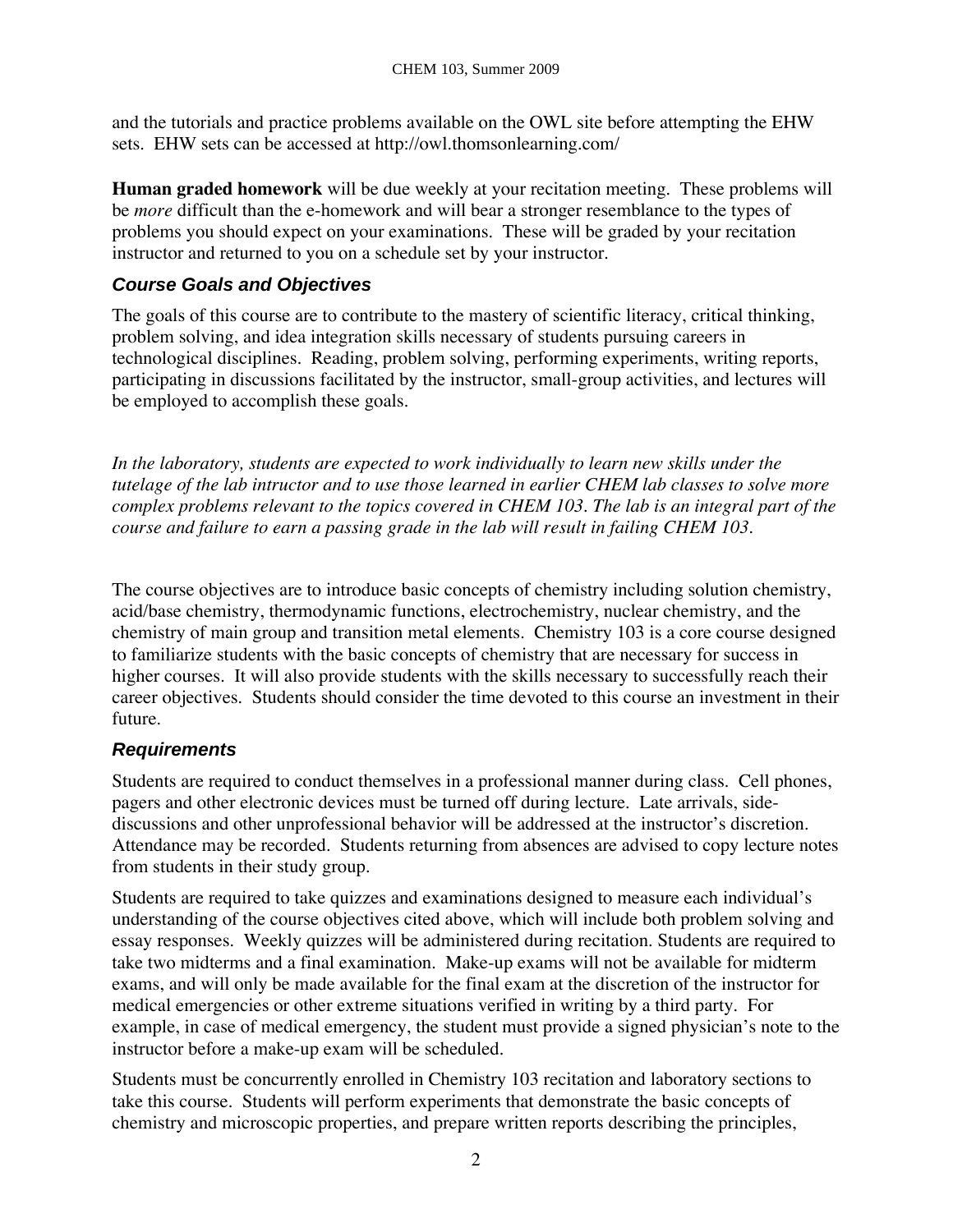techniques, results, conclusions, and sources of experimental error in these experiments. This is a very important component of this course worth 20% of your grade. *A student who does not pass the lab will not pass the course!* 

## *Study Suggestions*

- Study illustrations and diagrams and read the text before attending lectures.
- Form a small (3 or 4 person) study group.
- Do as many problems possible in addition to the assigned homework and do them without relying on solution keys.
- Work additional problems and review for the exams with study group members.
- Get help from the University Tutorial Services staff and your instructors in a timely manner. The office hours of all Chemistry 103 instructors are posted in the Department office (PS 616).

For more study tips, read the Preface of your text.

## *Grading*

The grade in this course is assigned largely on the basis of points accumulated through activities in the following categories:

| <b>Activity</b>                                                                                                           | <b>Points Possible</b> |
|---------------------------------------------------------------------------------------------------------------------------|------------------------|
| Two midterms @ 150 points each                                                                                            | 300                    |
| Laboratory Reports and 30 points for lab technique                                                                        | 230                    |
| Recitation                                                                                                                | 130                    |
| 80 points for the best 8 quizzes issued during recitation (valued at<br>10 points each), 50 points for assigned homework, |                        |
| e-graded homework                                                                                                         | 100                    |
| <b>Final Examination</b>                                                                                                  | 240                    |
| TOTAL                                                                                                                     | 1000                   |

The instructor may make minor changes to the total number of points as necessary. Additional quizzes given during lecture may be used to assign extra credit. The class may be "curved" but there is a level of competence that must be achieved to pass the class. The instructor will provide details of the requirements for specific letter grades as the quarter progresses. Plus and minus grades will be issued in this course. *However, if you fail the laboratory or the recitation, do not expect to pass the class!* 

# *Schedule of Topics and Laboratories*

The scheduled list of topics and laboratory exercises is tabulated below. The homework solutions will be posted on the bulletin board outside Physical Sciences 155 and in a library limited loan folder after the due date.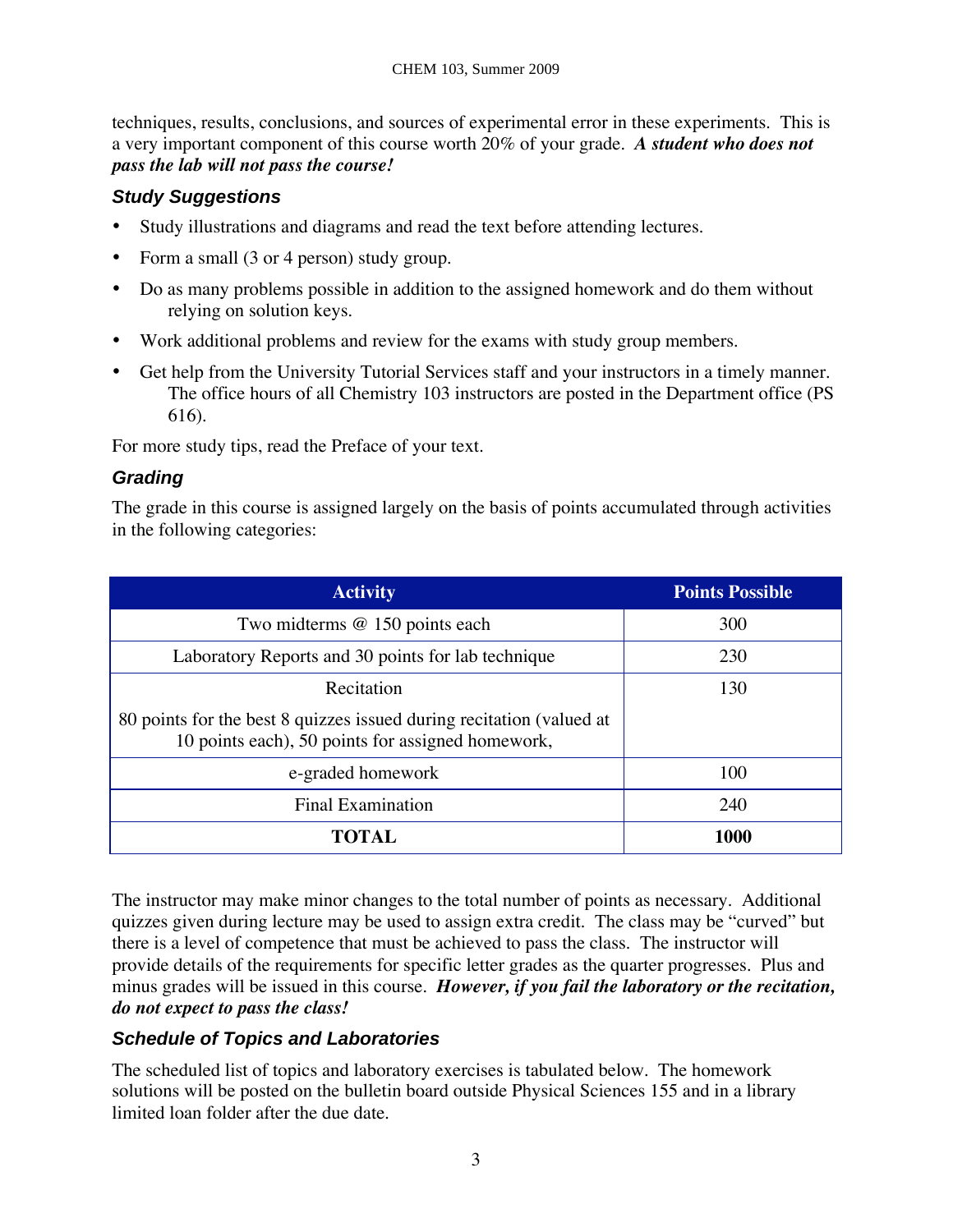| Week           | <b>Topics (Chapters)</b>                                                         | <b>Laboratory Exercise from</b><br>G&T (points)                                | <b>Homework problems</b>                                                                         |
|----------------|----------------------------------------------------------------------------------|--------------------------------------------------------------------------------|--------------------------------------------------------------------------------------------------|
|                |                                                                                  |                                                                                | (week due)                                                                                       |
| $\mathbf{1}$   | Liquids, Colligative<br>properties (15)                                          | Check In                                                                       | Chap. 15: 33, 42, 48, 113, 119<br>Chap. 16: 105 (week 2)                                         |
| $\overline{2}$ | Acids and Bases (16)                                                             | Expt. 13. Molecular Weights<br>Freezing Pt Depression (25)                     | Chap. 16: 110, 112, 115, 124,<br>125, 129 (week 3)                                               |
| 3              | Acids and Bases (16);<br><b>Additional Aqueous</b><br>Equilibria (17)            | Experiment #15:<br>pH and pH Titrations (30)                                   | Chap. 17: 38, 75, 76, 84, 89, 93<br>(week 4)                                                     |
| $4*$           | <b>Additional Aqueous</b><br>Equilibria (17)                                     | Experiment #17:<br>Qualitative Analysis (20)                                   | Chap. 17: 107; Chapt 18: 21, 32,<br>35, 46, 57 (week 5)                                          |
| 5              | Thermodynamics:<br>Directionality of Chemical<br>Reactions (18)                  | Experiment #19: Syn./Anal.<br>of Sodium Bicarbonate &<br>Sodium Carbonate (50) | Chap. 18: 106, 107, 108, 109, 110<br>(week 6)                                                    |
| 6              | Thermodynamics: Free<br>energy $(18)$                                            | Experiment #19: continued                                                      | Chap. 18: 123, 126, 127, 129, 130<br>(week 7)                                                    |
|                | Redox reactions (5)                                                              |                                                                                |                                                                                                  |
| $\overline{7}$ | Electrochemistry and Its                                                         | Experiment #21:                                                                | Chap. 5: 54, 62; as well as                                                                      |
|                | Applications (19)                                                                | Free Energy Change (25)                                                        | Chap 19: 80, 84, 88 (week 8)                                                                     |
| $8*$           | Electrochemistry and Its<br>Applications (19)                                    | Experiment #16:<br>Redox Titrations (25)                                       | Chap. 19: 90, 92, 94, 96, 98<br>(week 9) (remember 2 HW are<br>due on week 10)                   |
| 9              | Nuclear "Chemistry" (20)                                                         | Experiment #22:<br>Electrochemistry (25)                                       | Chap. 20: 56, 61, 62, 72, 75<br>(week 10) Note that $HW#10$ is<br>also due week 10! (see below). |
| 10             | Chemistry of Selected<br><b>Transition Elements and</b><br>Coord. Compounds (22) | Lab practicum and<br>Check Out                                                 | Chap. 22: 51, 94, 95, 98, 101 (to<br>be turned in on Week 10 also)                               |

**\* Mid-term exams will be administered during these weeks**.

## *Exam Schedules*

Mid-term exams will be given on the Friday of the  $4<sup>th</sup>$  and  $8<sup>th</sup>$  weeks of the term—the exact dates for each exam will be announced in class. The schedule for the final exam is listed in the schedule of classes.

# *Laboratory and Recitation*

The recitation section is devoted to reviewing the topics related to the homework and the theoretical and technical aspects of the laboratory exercise. Students will have a weekly quiz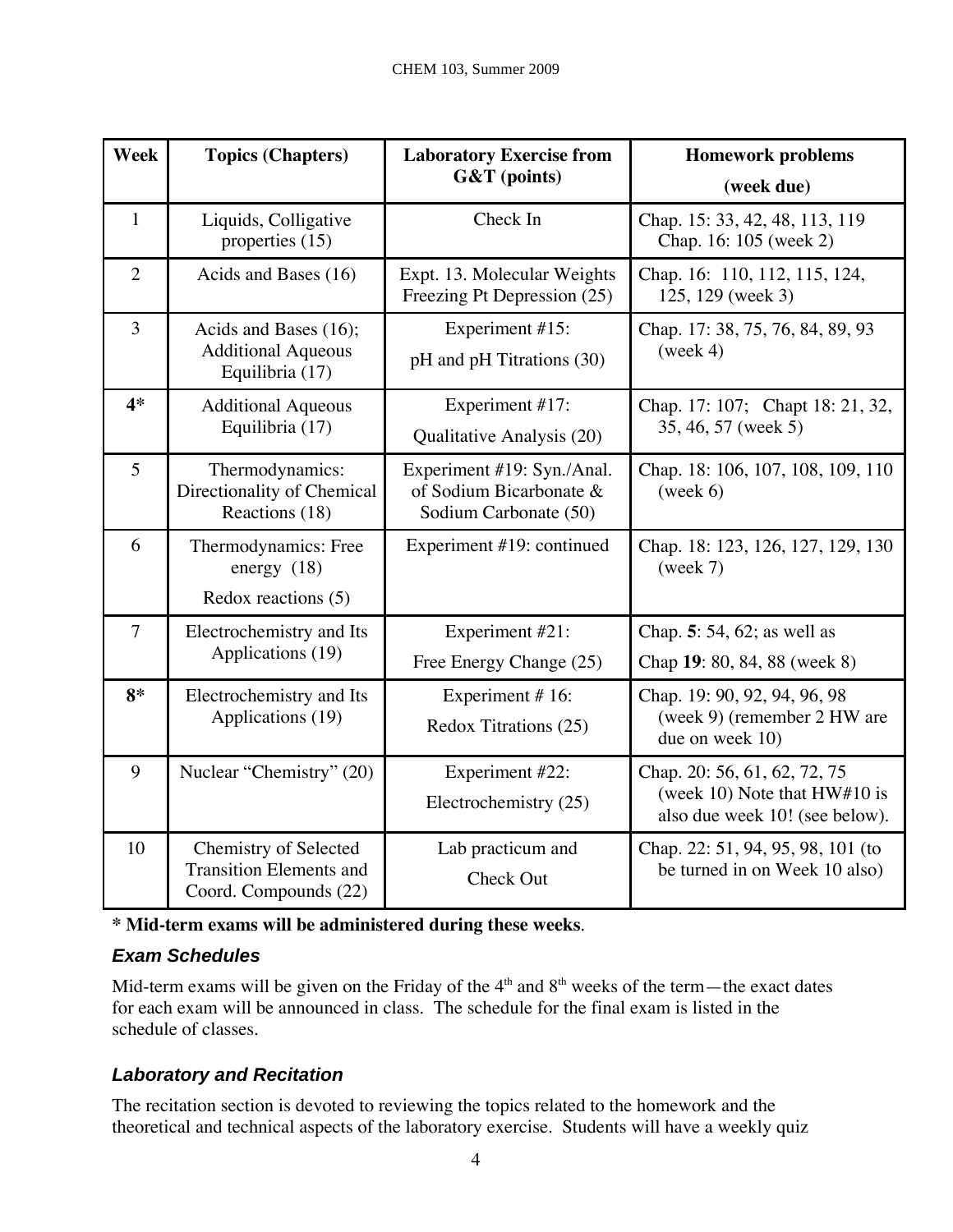during their recitation section. Written homework is due when their recitation section meets. Laboratory instructors will provide details during the first class meeting.

The laboratory section meets immediately after the recitation section. In all experiments you are required to wear safety glasses that meet the Z-87 standards at all times during the laboratory period**.** *If you do not have appropriate eye protection, you will have to leave the laboratory and lose the points for that experiment.* 

During the experiment students will enter data into bound laboratory notebooks. In experiments where students work with a partner, both need to enter the data into their respective notebooks before leaving the laboratory. After completing the experiment, the instructor will initial the page on which the student entered the data in their laboratory notebook.

The instructor will tell students when final written reports are due. Final reports submitted for grading will be either **neatly** written in each student's notebook following the data pages or prepared with a word processor with a photocopy of the original raw data attached. This assignment is an original writing assignment and reflects on your critical thinking and writing skills.

**All** laboratory reports will contain the sections described below:

- **I. Prelab:** A detailed description of how the student plans to perform the experiment. **This section must be completed before coming to lab**. The instructor has the discretion to grade the prelab assignment and use that grade for that week's quiz grade.
- **II. Raw Data:** The initialed data (or photocopy) that the student collected in the lab period. Neatness is not imperative here, but it must be readable, with the data clearly labeled and the units of measurement listed. If this section is missing, the student will receive **ZERO**  credit for that experiment.

#### *Formal Report (graded)*

- **III.** The student's name (and lab partner's name [if applicable]), date, and experiment title.
- **IV. Purpose:** A brief description of the experiment and what the student intends to accomplish
- **V. Data:** A table containing the data the student collected in the experiment complete with units. In some cases the student may also want to include results in this table.
- **VI. Theory/Principles:** A summary of the concepts explored in the experiment. If there are mathematical equations used in your calculations, they are derived and explained here. This section is one of the most valuable sections in the reports in terms of the number of points. Just writing equations is not enough!
- **VII. Experimental:** A section that may refer to the laboratory manual, but also describe deviations from or improvements to the procedure.
- **VIII. Calculations:** A sample calculation showing how the student obtained their results.
- **IX. Results:** The results of each student's experiment in a table.
- **X. Conclusions/Discussion:** This section also carries a large share of points. In this section you compare your results to the accepted literature values whenever possible. Make sure to reference literature values; a good source is the **CRC Handbook of Chemistry and Physics,** which is in the reference section of the library. The student should also identify